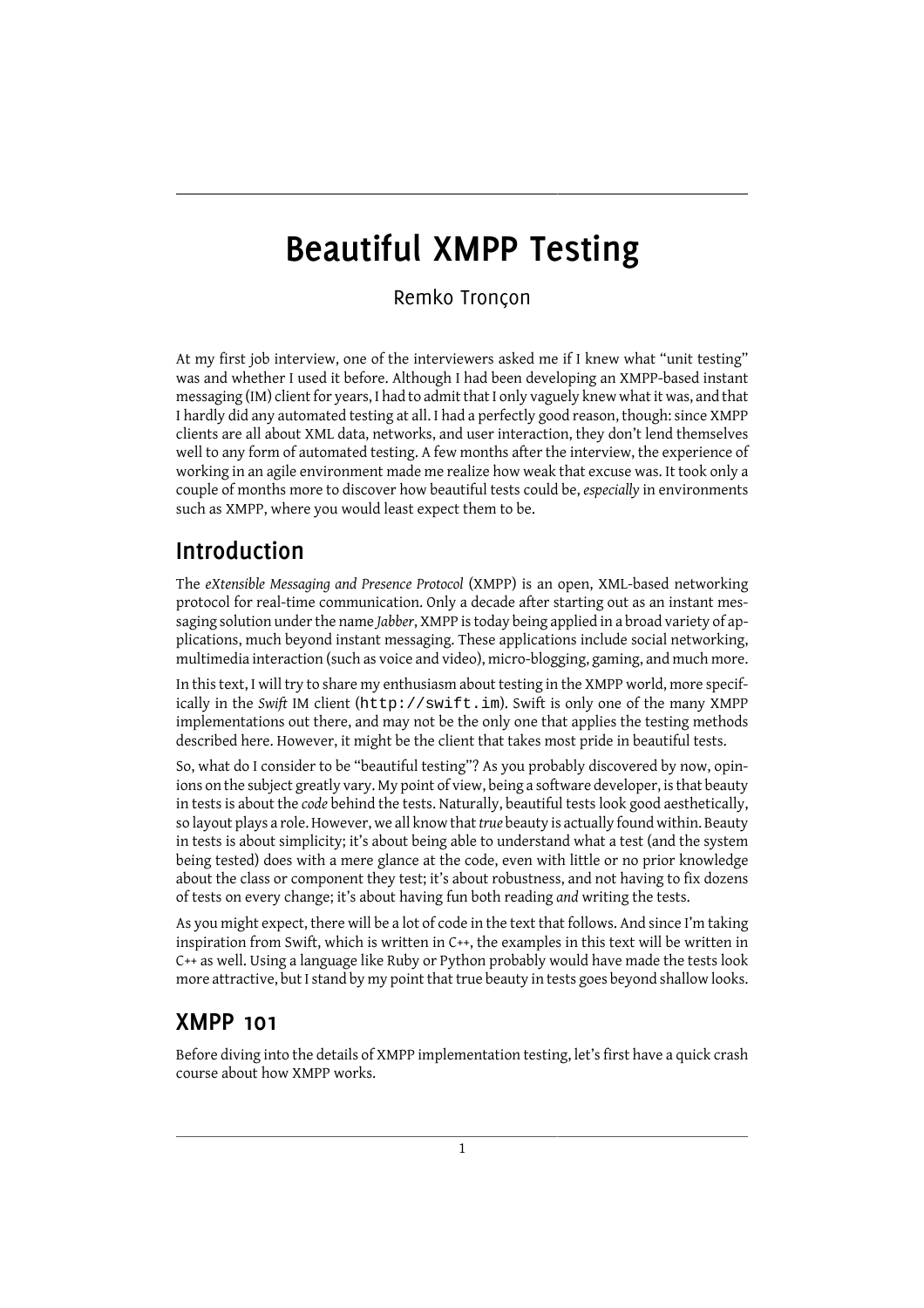<span id="page-1-0"></span>**Figure 1. The decentralized architecture of the XMPP Network. Clients connect to servers from different domains, which in turn connect to each other.**



The XMPP network consists of a series of interconnected servers with clients connecting to them, as shown in [Figure 1](#page-1-0). The job of XMPP is to route small "packets" of XML between these entities on the network. For example, Alice, who is connected to the wonderland.lit server, may want to send a message to her sister, who is connected to the realworld.lit server. To do that, she puts her message into a small snippet of XML:

```
<message from="alice@wonderland.lit/RabbitHole"
          to="sister@realworld.lit">
   <body>Hi there</body>
</message>
```
She then delivers this message to her server, which forwards it to the realworld.lit server, which in turn delivers it to her sister's client.

Every entity on the XMPP network is addressed using a *Jabber ID* (JID). A JID has the form username@domain/resource, where domain is the domain name of the XMPP server, and username identifies an account on that server. One user can be connected to the server with multiple instances of a client; the resource part of the JID gives a unique name to every connected instance. In some cases, the resource part can be left out, which means the server can route the message to whichever connected instance it deems best.

The small packets of XML that are routed through the network are called *stanzas*, and fall into three categories: *message* stanzas, *presence* stanzas, and *info/query* stanzas. Each type of stanza is routed differently by servers, and handled differently by clients:

• *Message* stanzas provide a basic mechanism to get information from one entity to another. As the name implies, message stanzas are typically used to send (text) messages to each other.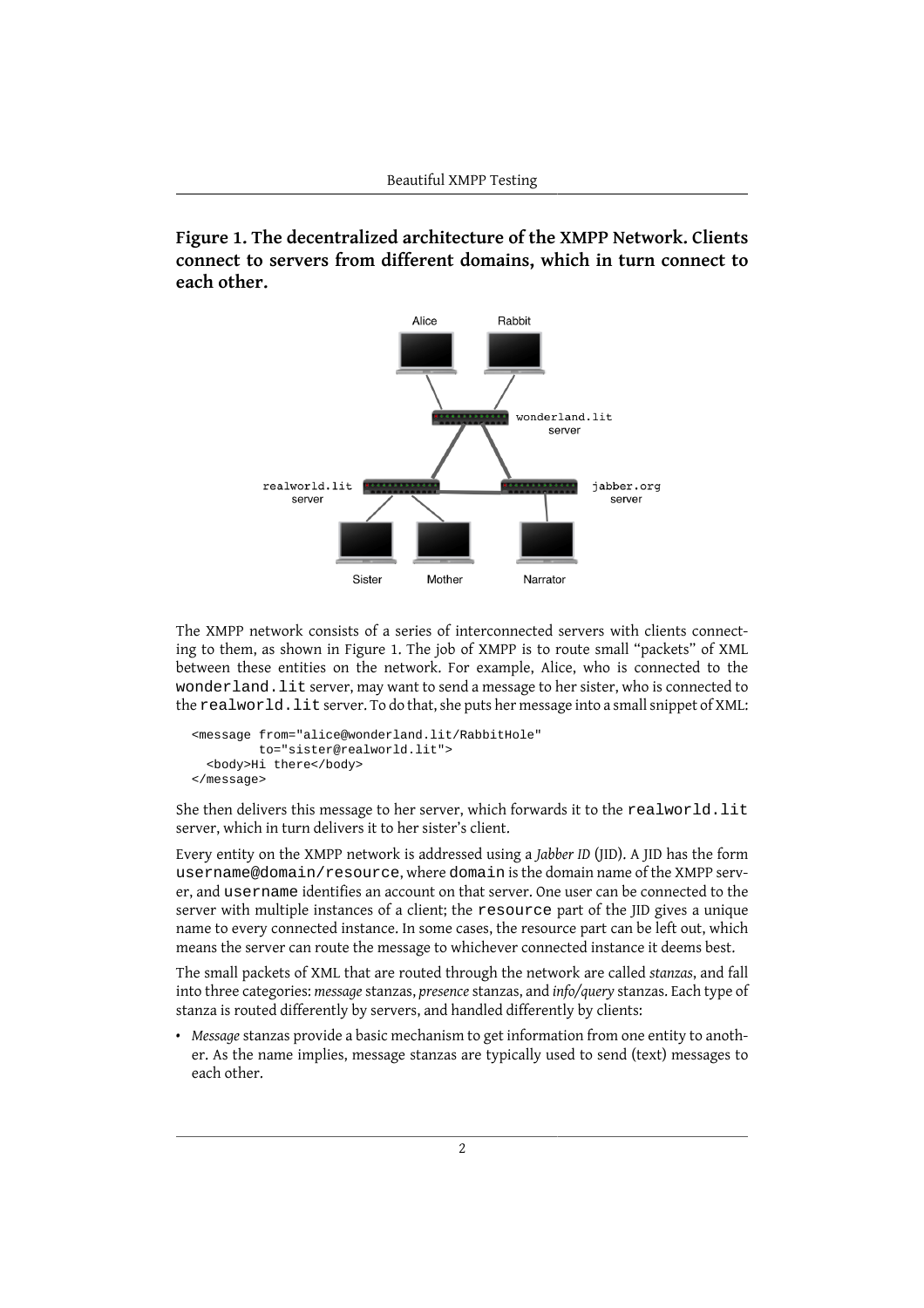• *Presence* stanzas "broadcast" information from one entity to many entities on the network. For example, Alice may want to notify all of her friends that she is currently not available for communication, so she sends out the following presence stanza:

```
<presence from="alice@wonderland.lit/Home">
  <show>away</show>
 <status>Down the rabbit hole!</status>
</presence>
```
Her server then forwards this stanza to each of her contacts, informing them of Alice's unavailability.

• *Info/query* (IQ) stanzas provide a mechanism for request/response interactions between entities, typically used to query or change information on a given entity. For example, Alice could be interested in knowing what client version her sister is using. She therefore sends the following stanza to her sister:

```
<iq type="get" id="aad8a" ❶
     from="alice@wonderland.lit/RabbitHole" to="sister@realworld.lit/Home">
   <query xmlns="jabber:iq:version"/> ❷
\langleig>
```
- ❶ The unique identifier of the stanza is used to match an incoming IQ result to the original IQ request.
- ❷ An empty child element (or *payload*) in a specific namespace indicates what type of information is requested (in this case, software version information).

Upon receiving this request, her sister's client immediately responds with the name and version of her client software:

```
<iq type="result" id="aad8a" ❶
     from="sister@realworld.lit/Home" to="alice@wonderland.lit/RabbitHole">
   <query xmlns="jabber:iq:version"> ❷
     <name>Swift</name>
     <version>1.0</version>
   </query>
\langleiq>
```
❶ The id attribute of the response matches the one from the request.

❷ The response's payload contains the result of the query.

Stanzas carry information in their *payloads*, which are added as child elements of the stanza. For example, a message can have a body payload containing the body text of the message. Different types of payloads are handled differently. By using XML namespaces for payloads, the XMPP protocol can easily be extended to support a virtually unlimited amount of information types, without having to worry about conflicting payload element names. For example, many of the early XMPP protocol extensions (including the software version protocol used in the examples) use the query payload. By using namespaces such as jabber: iq: version, entities know which type of protocol they are dealing with when they receive a query payload, and they know how to interpret the payload.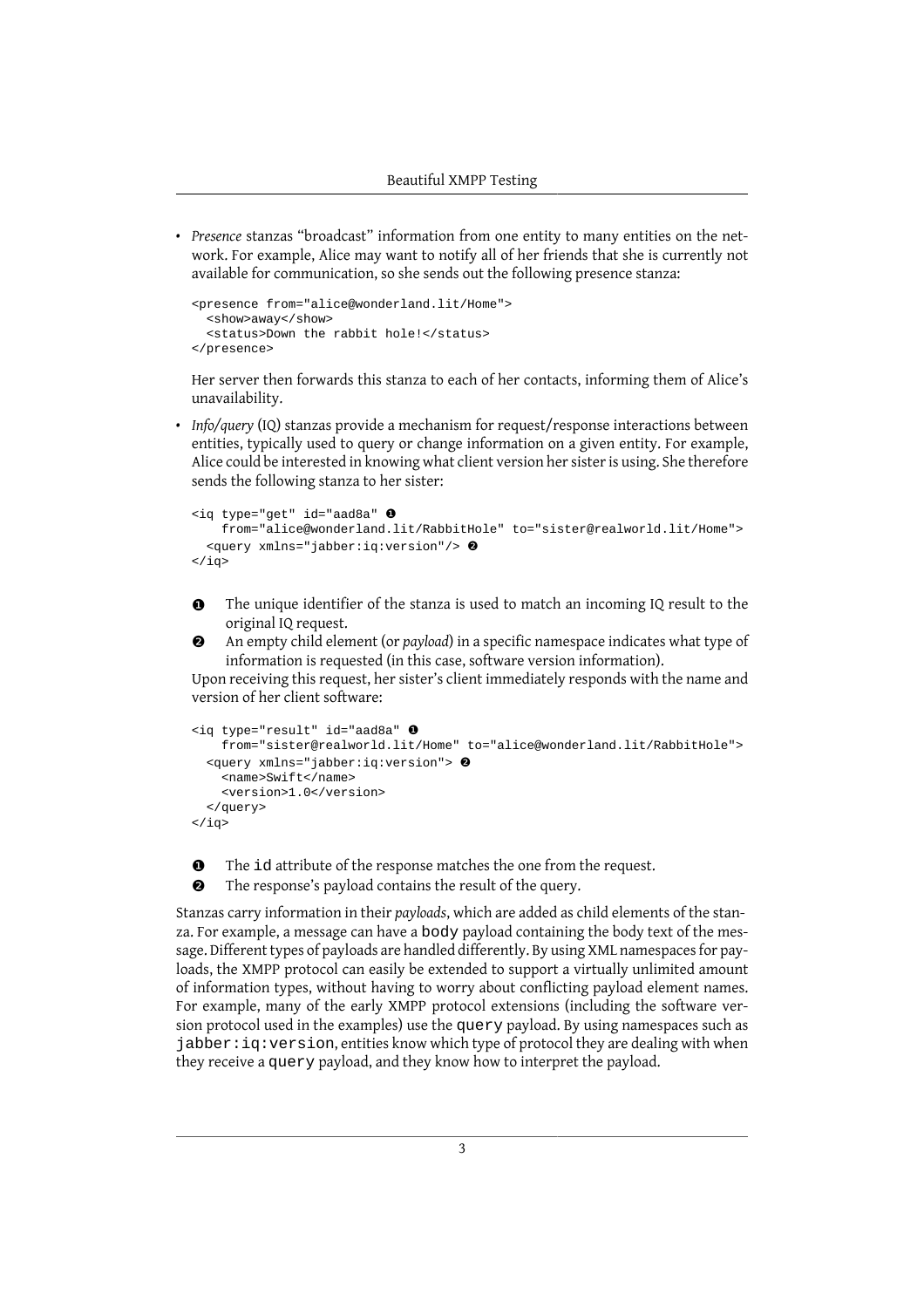This section only scratched the surface of XMPP, just enough to get you through the rest of this text. If you want to learn more about how XMPP works and what you can do with it, have a look at *XMPP: The Definitive Guide* [\[XMPP-TDG](#page-17-0)], or visit <http://xmpp.org>.

## **Testing XMPP Protocols**

One of the important aspects of an XMPP application, be it client or server, is the actual implementation of the XMPP *protocols*. Every XMPP implementation needs to at least implement the XMPP core protocols, as standardized by the IETF in [[RFC 3920](#page-17-1)] and [\[RFC 3921\]](#page-17-2). These protocols provide the basic building blocks for XMPP, describing how an XMPP connection is set up, and what you can send over it. On top of the core protocols, the XMPP Standards Foundation created an ever-growing list of *XMPP Extension Protocols* (XEPs). These specifications describe how to extend the core protocol for very specific features, ranging from simple things such as requesting the software version of another client (standardized in [[XEP-0092\]](#page-17-3)), up to complex protocols for negotiating audio/video conference calls between clients, transferring files, and so on.

This text focuses on testing the functionality of XMPP protocol implementations, answering questions such as "Does my client correctly respond to incoming requests?", "Does my client send the right requests at the right time?", "Can my client handle this specific response on this request?", and so on. We start out by looking at the most simple request-response protocols, after which we gradually move up the ladder to more complex protocols. While the complexity of the protocols increases, the level at which the tests are written becomes higher at well, moving from very specific unit tests up to full system tests. Although testing is mainly described from the perspective of a client developer, most of the approaches used here apply to server testing as well.

## **Unit Testing Simple Request-Response Protocols**

Many of the XMPP protocols are simple: one side sends an IQ request, the other side receives the request, processes it, and responds with an IQ result. An example of such a simple request-response protocol is the software version protocol illustrated earlier. An implementation of this protocol consists of two parts:

- The *initiator* implementation sends a software version request and processes the corresponding response when it comes in.
- The *responder* listens for incoming software version requests and responds to them.

These implementations are typically implemented locally in one class for the initiator and one for the responder.<sup>1</sup> For example, [Example 1](#page-4-0) shows how a VersionResponder class is instantiated in a client to respond to incoming software version requests. All this class does is listen for an incoming IQ query of the type jabber:iq:version, and respond with the values set through set Version. The class uses the central XMPPC lient, class to send data to and receive data from the XMPP connection.

 $^{\rm 1}$  Some implementations are even known to put both responder and initiator implementations in one class. Don't try this at home, kids!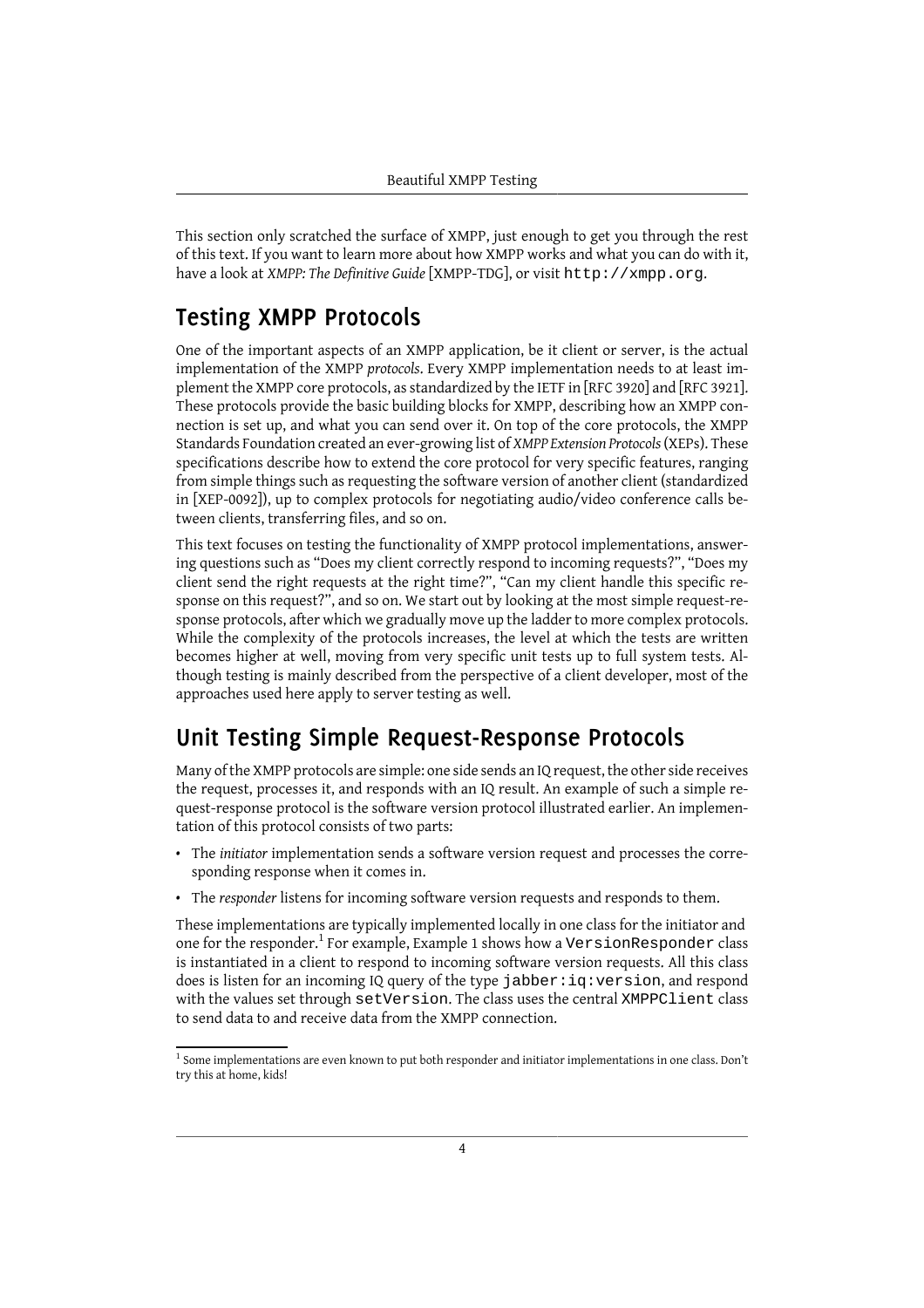#### <span id="page-4-0"></span>**Example 1. Using VersionResponder to listen and respond to software version requests.**

```
class MyClient {
  MyClient() {
     xmppClient = new XMPPClient("alice@wonderland.lit", "mypass");
     versionResponder = new VersionResponder(xmppClient);
     versionResponder->setVersion("Swift", "0.1");
     xmppClient->connect();
   }
 …
};
```
Since the implementation of request-response protocols are local to one class, *unit testing* is a good way to test the functionality of the protocol implementation. So, let's see how we can unit test the VersionResponder class.

First, we need to make sure we can create an isolated instance of Responder. The only dependency the class has is the XMPPClient, a class that sets up and manages the XMPP connection. Setting up and managing a connection involves quite some work, and in turn brings in other dependencies, such as network interaction, authentication, encryption mechanisms, and so on. Luckily, all VersionResponder needs to be able to do is send and receive data from a data stream. It therefore only needs to depend on a DataChannel interface, which provides a method to send data and a signal to receive data, as shown in [Example 2](#page-4-1). This interface, implemented by Client, can be easily mocked in our unit test.

#### <span id="page-4-1"></span>**Example 2. Abstracting out data interaction in a DataChannel interface. The XMPPClient class is a concrete implementation of this interface.**

```
class DataChannel {
   public:
     virtual void sendData(const string& data) = 0; 
     boost::signal<void (const string&)> onDataReceived; ❶
};
```
❶ The signal onDataReceived has one string parameter (and no return value). When the signal is emitted, the string argument containing the data received will be passed to the connected slot method.

Now that we have all the ingredients for testing our VersionResponder, let's have a first attempt at writing a unit test. [Example 3](#page-5-0) shows how we can test the basic behavior of the responder, using a mock data channel to generate and catch incoming and outgoing data respectively.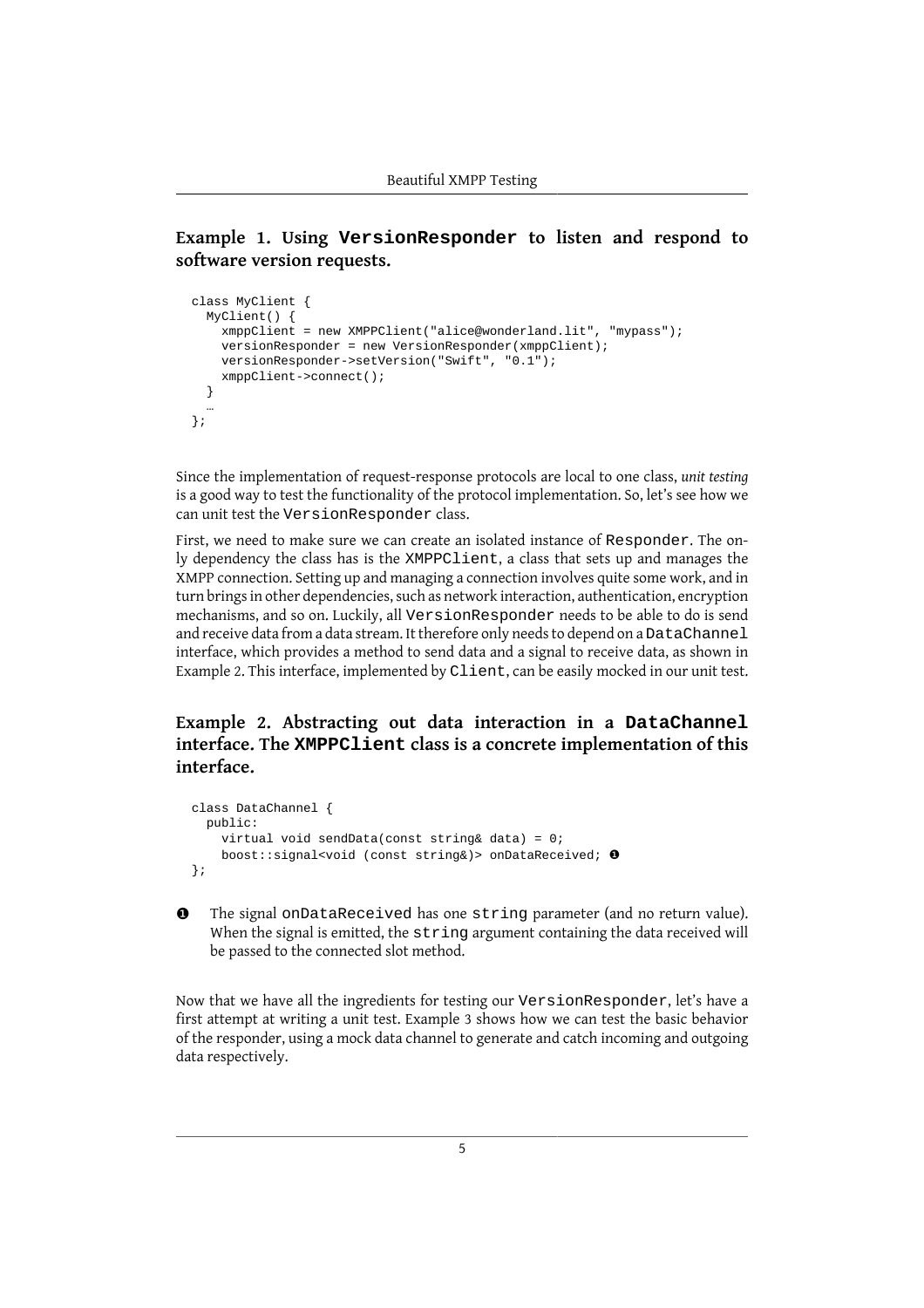#### <span id="page-5-0"></span>**Example 3. Testing VersionResponder using raw serialized XML data.**

```
void VersionResponderTest::testHandleIncomingRequest() {
   // Set up the test fixture
  MockDataChannel dataChannel;
  VersionResponder responder(&dataChannel);
  responder.setVersion("Swift", "1.0");
   // Fake incoming request data on the data channel
  dataChannel.onDataReceived(
     "<iq type='get' from='alice@wonderland.lit/RabbitHole' id='version-1'>"
       "<query xmlns='jabber:iq:version'/>"
    " </iq>");
   // Verify the outcome
  ASSERT_EQUAL(
     "<iq type='result' to='alice@wonderland.lit/RabbitHole' id='version-1'>"
       "<query xmlns='jabber:iq:version'>"
         "<name>Swift</name>"
         "<version>1.0</version>"
       "</query>"
    " </ia>".
    dataChannel.sentData);
}
```
On first sight, this unit test doesn't look too bad: it's relatively short, easy to understand, structured according to the rules of unit testing style, and isolates testing of the protocol from the low-level network aspects of XMPP. However, the beauty of this test is only skindeep, as the test turns out to be pretty *fragile*. To see this, we need to look at how XMPP implementations generate the response to a request.

Whenever an XMPP client generates an XML stanza, it typically constructs the XML of the stanza by building up a structured document (e.g., using a *Document Object Model* [[DOM\]](#page-17-4) API), and then *serializes* this document into a textual XML representation, which is then sent over the network. In [Example 2,](#page-4-1) our test records exactly the serialized XML stanza generated by the responder being tested, and then compares it to a piece of XML that it expects. The problem with this approach is that the same XML element can be serialized in different correct ways. For example, we could have switched the order of the from and type attribute of the  $\langle iq \rangle$  element, and still have a logically equivalent stanza. This means that the smallest change to the way stanzas are serialized could break *all* tests.

One solution to avoid the fragility caused by XML serialization is to ensure that serialized stanzas are always in *Canonical XML* [[XML-C14n](#page-17-5)] form. By normalizing away non-meaningful properties such as attribute order and whitespace, this subset of XML ensures that two equivalent XML stanzas can be compared in a stable way, thus solving the fragility of our tests. Unfortunately, since XMPP implementations typically use off-the-shelf XML implementations, they often have no control over how XML is serialized, and as such cannot make use of this trick to compare stanzas.

The solution most XMPP implementations take to verify responses is to check the structured DOM form of the response instead of comparing the serialized form. As shown in [Ex-](#page-6-0)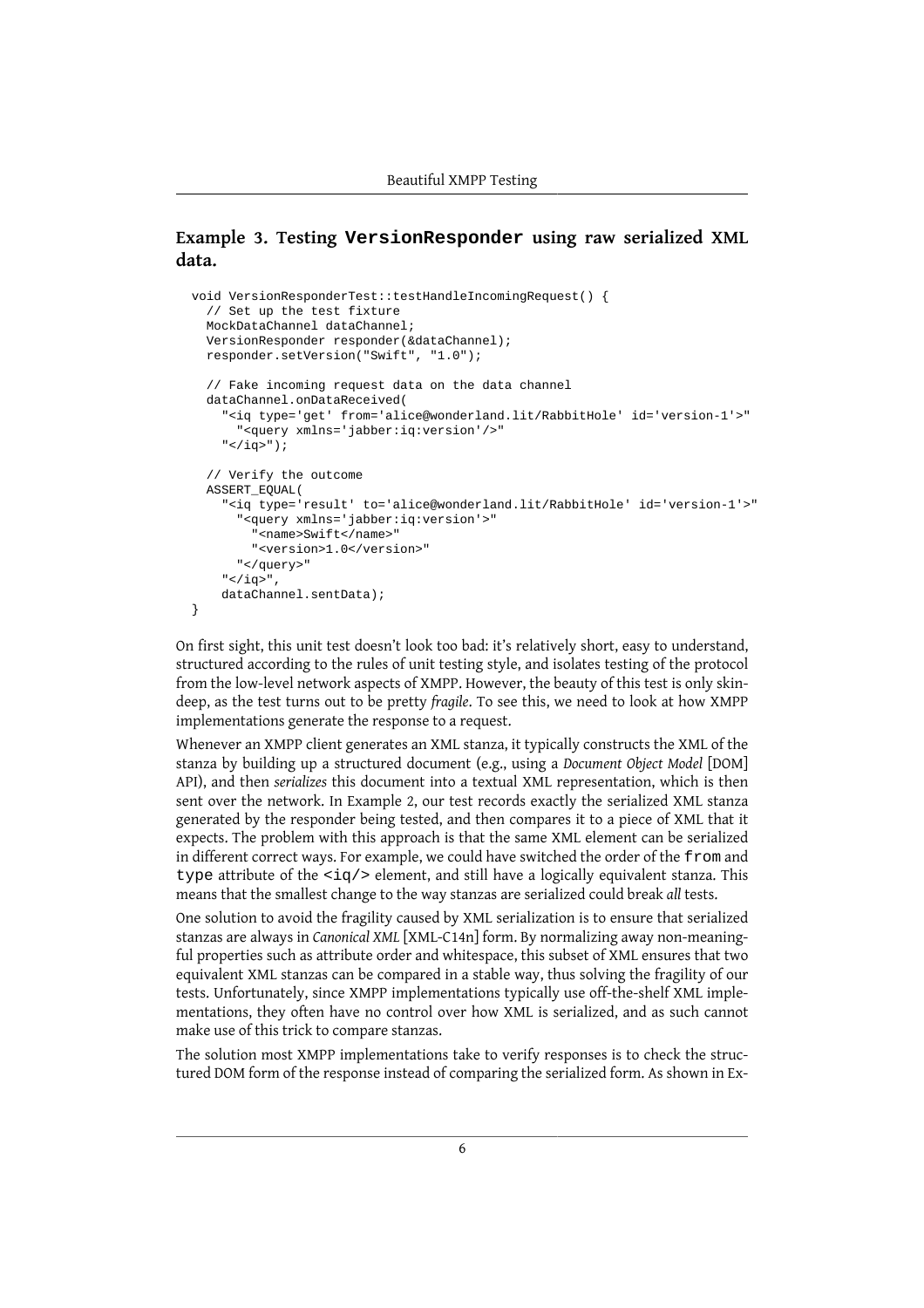[ample 4](#page-6-0), this means that our VersionResponder no longer uses an interface to send raw data, but instead depends on a more structured XMLElementChannel interface to send and receive stanzas as XML element data structures.

<span id="page-6-0"></span>**Example 4. Testing VersionResponder using the structured XML representation. This test is no longer influenced by changes in the way the XML stanzas are serialized for transferring (e.g., different attribute order, extra whitespace, etc.).**

```
void VersionResponderTest::testHandleIncomingRequest() {
   // Set up the test fixture
  MockXMLElementChannel xmlElementChannel;
  VersionResponder responder(&xmlElementChannel);
   responder.setVersion("Swift", "1.0"); 
   // Fake incoming request stanza on the stanza channel
   xmlElementChannel.onXMLElementReceived(XMLElement::fromString(
     "<iq type='get' from='alice@wonderland.lit/RabbitHole' id='version-1'>"
       "<query xmlns='jabber:iq:version'/>"
    " </iq>"));
   // Verify the outcome
   ASSERT_EQUAL(1, xmlElementChannel.sentXMLElements.size());
   XMLElement response = xmlElementChannel.sentXMLElements[0];
  ASSERT_EQUAL("iq", response.getTagName());
   ASSERT_EQUAL("result", response.getAttribute("type"));
   ASSERT_EQUAL("id", response.getAttribute("version-1"));
  ASSERT_EQUAL("alice@wonderland.lit/RabbitHole", response.getAttribute("to"));
  XMLElement queryElement = response.getElementByTagNameNS(
    "query", "jabber:iq:version");
   ASSERT(queryElement.isValid());
  XMLElement nameElement = queryElement.getElementByTagName("name");
  ASSERT(nameElement.isValid());
 ASSERT_EQUAL("Swift", nameElement.getText());
  XMLElement versionElement = queryElement.getElementByTagName("version");
  ASSERT(versionElement.isValid());
  ASSERT_EQUAL("1.0", versionElement.getText());
}
```
A downside of this test is that it is slightly less appealing than the one from [Example 3.](#page-5-0) For this one test, the fact that the test has become less compact and readable is only a small price to pay. However, suppose now that we also want to test the case where the user didn't provide a version to the version responder, in which case we want to send back "Unknown version" as a version string. This test would in fact look exactly as [Example 4](#page-6-0), except that the call to setVersion will pass an empty string instead of "1.0", and that the test would compare the version to "Unknown version". Needless to say that this is a lot of duplicated code just to test a small difference in behavior, which will only get worse the more complex our protocol is (and hence the more tests it needs).

A first part of the duplication lays in checking whether the responder sends an  $\langle iq/$ stanza of type result, whether it is addressed to the sender of the original stanza, and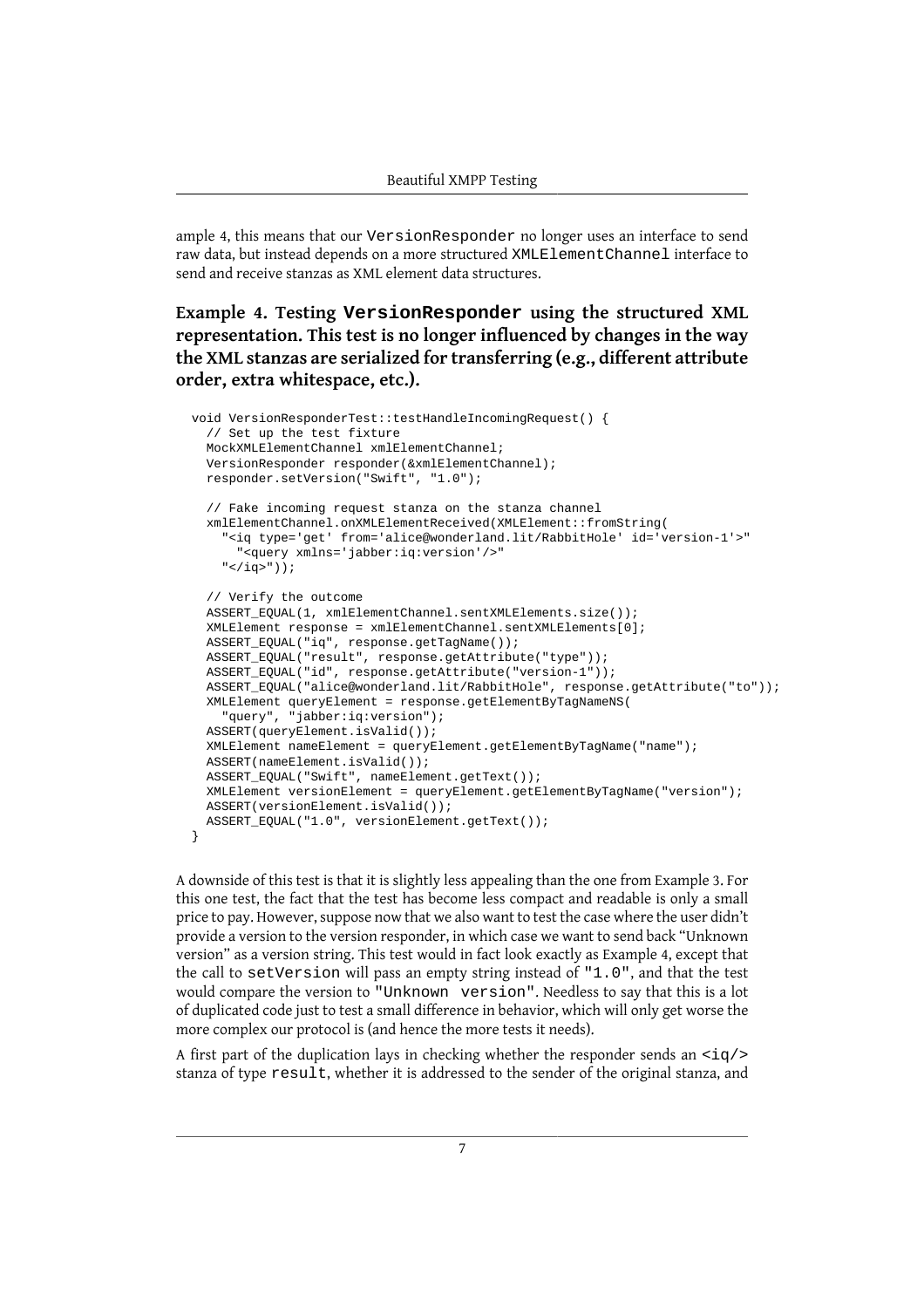whether the identifier matches that of the request. This part can be easily factored out into a "generic" responder base class, and tested separately.

A second problem with our test is the fact that we need to analyze the structure of the XML to extract the values we want to test. The real underlying problem here is the fact that our tests are testing two things at once: the *logic* of the protocol (i.e., *what* it should respond), and the *representation* of the responses (i.e., *how* the request and response is represented in XML).

To separate the logic from the representation in our test, we adapt our VersionResponder to work on a high-level IQ data structure, which in turn contains high-level Payload data structures representing the payloads they carry. Using these abstract data structures, we can now focus on testing the VersionResponder's functionality, without worrying about how the IQ and Payload data structures are actually represented in XML. The resulting test can be seen in [Example 5](#page-7-0).

<span id="page-7-0"></span>**Example 5. Testing the logic of VersionResponder. The actual (XML) representation of the stanzas sent and received by VersionResponder are no longer explicitly present in this test, making the test resistant against changes in representation.**

```
void VersionResponderTest::testHandleIncomingRequest() {
   // Set up the test fixture
  MockIQChannel iqChannel;
  VersionResponder responder(&iqChannel);
  responder.setVersion("Swift"); 
   // Fake incoming request stanza on the stanza channel
   iqChannel.onIQReceived(IQ(IQ::Get, new VersionPayload()));
   // Verify the outcome
   ASSERT_EQUAL(1, iqChannel.sentIQs.size());
  const VersionPayload* payload = 
     iqChannel.sentIQs[0].getPayload<VersionPayload>();
  ASSERT(payload);
  ASSERT_EQUAL("Swift", payload->getName());
  ASSERT_EQUAL("Unknown version", payload->getVersion());
}
```
The conversion from the VersionPayload structure to XML can now be tested independently, as illustrated in [Example 6](#page-8-0). Although this test still isn't very attractive, the clutter coming from the representational part no longer impacts the tests for the more important behavioral part of the protocol.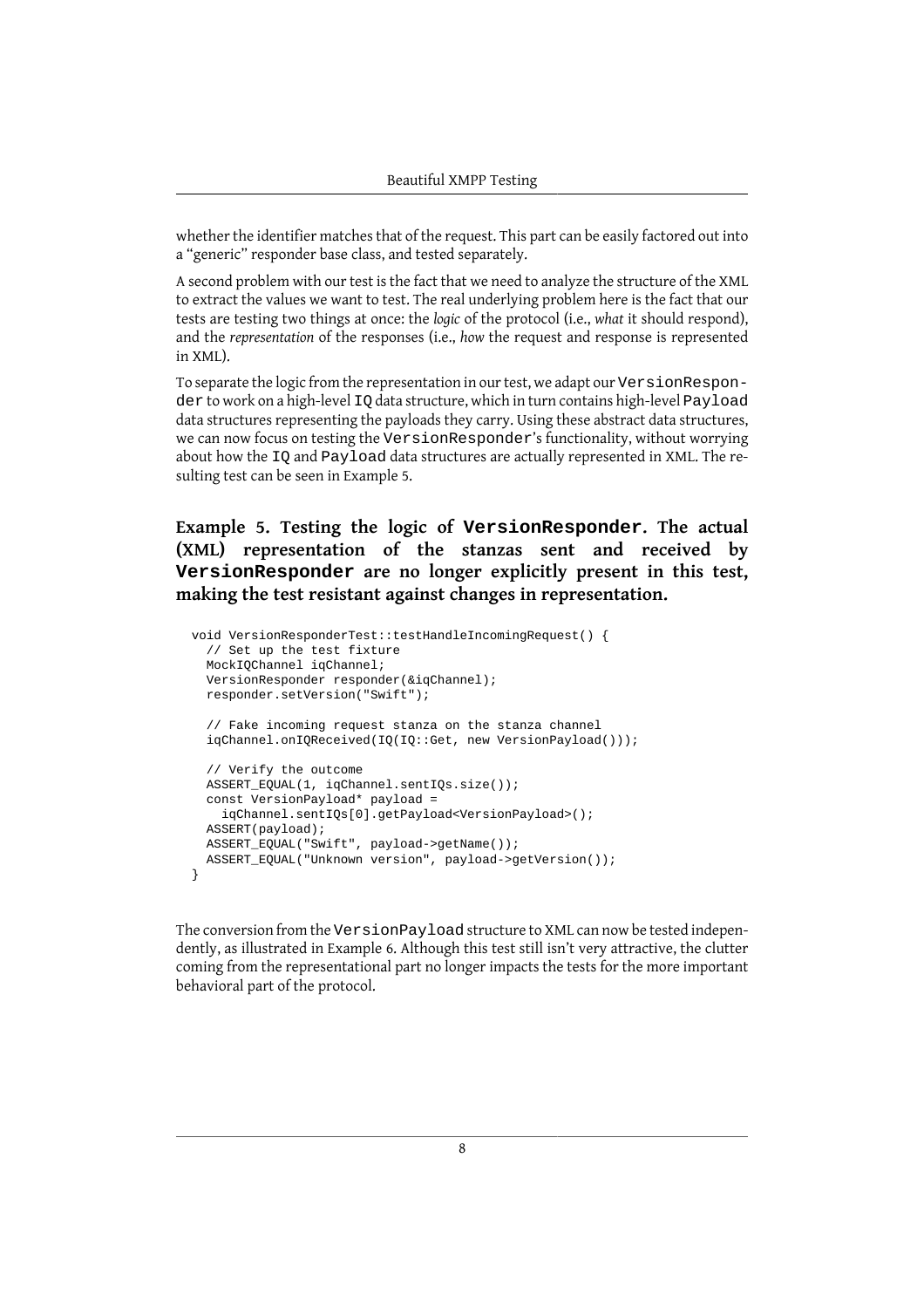#### <span id="page-8-0"></span>**Example 6. Testing the conversion of VersionPayload to XML.**

```
void VersionPayloadSerializerTest::testSerialize() {
   // Set up the test fixture
   VersionPayloadSerializer serializer;
  VersionPayload payload;
  payload.setVersion("Swift", "1.0");
   // Serialize a payload
  XMLElement result = serializer.serialize(payload);
   // Verify the serialized element
 ASSERT EQUAL("query", result.getTagName());
  ASSERT_EQUAL("jabber:iq:version", result.getNamespace());
  XMLElement* nameElement = queryElement->getElementsByTagName("name");
  ASSERT(nameElement);
   ASSERT_EQUAL("Swift", nameElement->getText());
  XMLElement* versionElement = queryElement->getElementsByTagName("version");
  ASSERT(versionElement);
  ASSERT_EQUAL("1.0", versionElement->getText());
}
```
In this section, we discussed how to test a simple IQ-based request/response protocol. In our first attempt, we tested the protocol at the lowest level possible, by analyzing the actual data sent over the wire. Subsequent versions tested the logic of the protocol at a higher, more structured level, up to the point where the logic of the responder was tested independently of the actual representation of the data sent over the network. Although it might seem overkill to separate the XML parsing and serializing from the actual data structure for a simple protocol like the one shown here, it makes testing the more complex (multistage) protocols from the next sections a lot cleaner.

### **Unit Testing Multistage Protocols**

So far, the class of protocols we have considered were rather simple: one side sent out a request, the other side responded, and we were done. Although many of the XMPP protocols fall within this category, there are several others that consist of multiple iterations of these request-response cycles. These protocols start by doing a request, and then take subsequent steps based on the response of previous requests. Testing these types of protocols is the focus of this section.

Besides person-to-person conversations, XMPP also allows users to join chat "rooms" to communicate with multiple people at once. Whenever a user wants to join such a *Multi-user Chat* (*MUC* for short), an IM client needs to detect the MUC rooms that are available on a server, and present this list to the server. Obtaining this list requires a chain of multiple *service discovery* (often called *disco* in the XMPP world) requests. For example, let's assume Alice wants to get a list of all the available rooms on the wonderland. Lit server. She starts by requesting all the available services of her server, which is done by sending a disco#items request to the server:

```
<iq type="get" id="muc-1" to="wonderland.lit">
   <query xmlns="http://jabber.org/protocol/disco#items"/>
```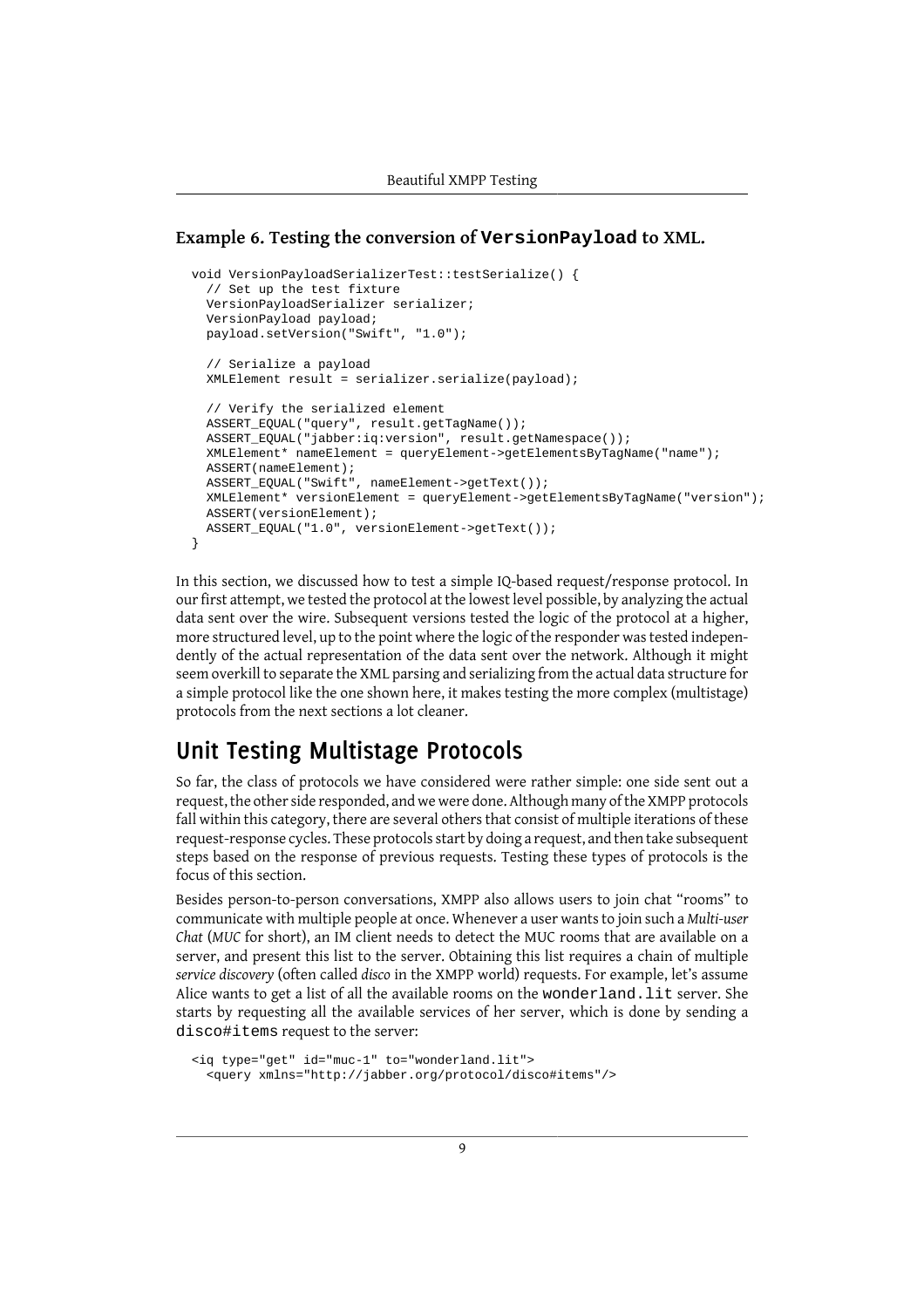$\langle$ iq>

The server then responds with the list of all its services:

```
<iq type="result" id="muc-1"
     from="wonderland.lit" to="alice@wonderland.lit/RabbitHole">
   <query xmlns="http://jabber.org/protocol/disco#items">
     <item jid="pubsub.wonderland.lit" />
     <item jid="rooms.wonderland.lit" />
   </query>
\langle iq \rangle
```
Alice now needs to determine which one of these services provides chat rooms. She therefore sends a disco#info request to each service, asking them which protocols they support:

```
<iq type="get" id="muc-2" to="pubsub.wonderland.lit">
   <query xmlns="http://jabber.org/protocol/disco#info"/>
\langleiq>
<iq type="get" id="muc-3" to="rooms.wonderland.lit">
  <query xmlns="http://jabber.org/protocol/disco#info"/>
</iq>
```
The first service responds:

```
<iq type="result" id="muc-2" 
     from="pubsub.wonderland.lit" to="alice@wonderland.lit/RabbitHole">
   <query xmlns="http://jabber.org/protocol/disco#info">
     <feature var="http://jabber.org/protocol/pubsub" />
   </query>
\langleiq>
```
This service seems to support the only PubSub protocol (feature), which is not what Alice was looking for. The second service, however, responds with the following feature list:

```
<iq type="result" id="muc-3" 
     from="rooms.wonderland.lit" to="alice@wonderland.lit/RabbitHole">
   <query xmlns="http://jabber.org/protocol/disco#info">
     <feature var="http://jabber.org/protocol/muc" />
   </query>
\langleiq>
```
Bingo! Now that she found the MUC service, all she needs to do is ask for the list of rooms, which is done using another disco#items request:

```
<iq type="get" id="muc-4" to="rooms.wonderland.lit">
   <query xmlns="http://jabber.org/protocol/disco#items"/>
\langleig>
```
This request results in the list of all the MUC rooms on the rooms.wonderland.lit server (in this case, a tea party and a room for discussing croquet):

```
<iq type="result" id="muc-4" 
    from="rooms.wonderland.lit" to="alice@wonderland.lit/RabbitHole">
  <query xmlns="http://jabber.org/protocol/disco#items">
```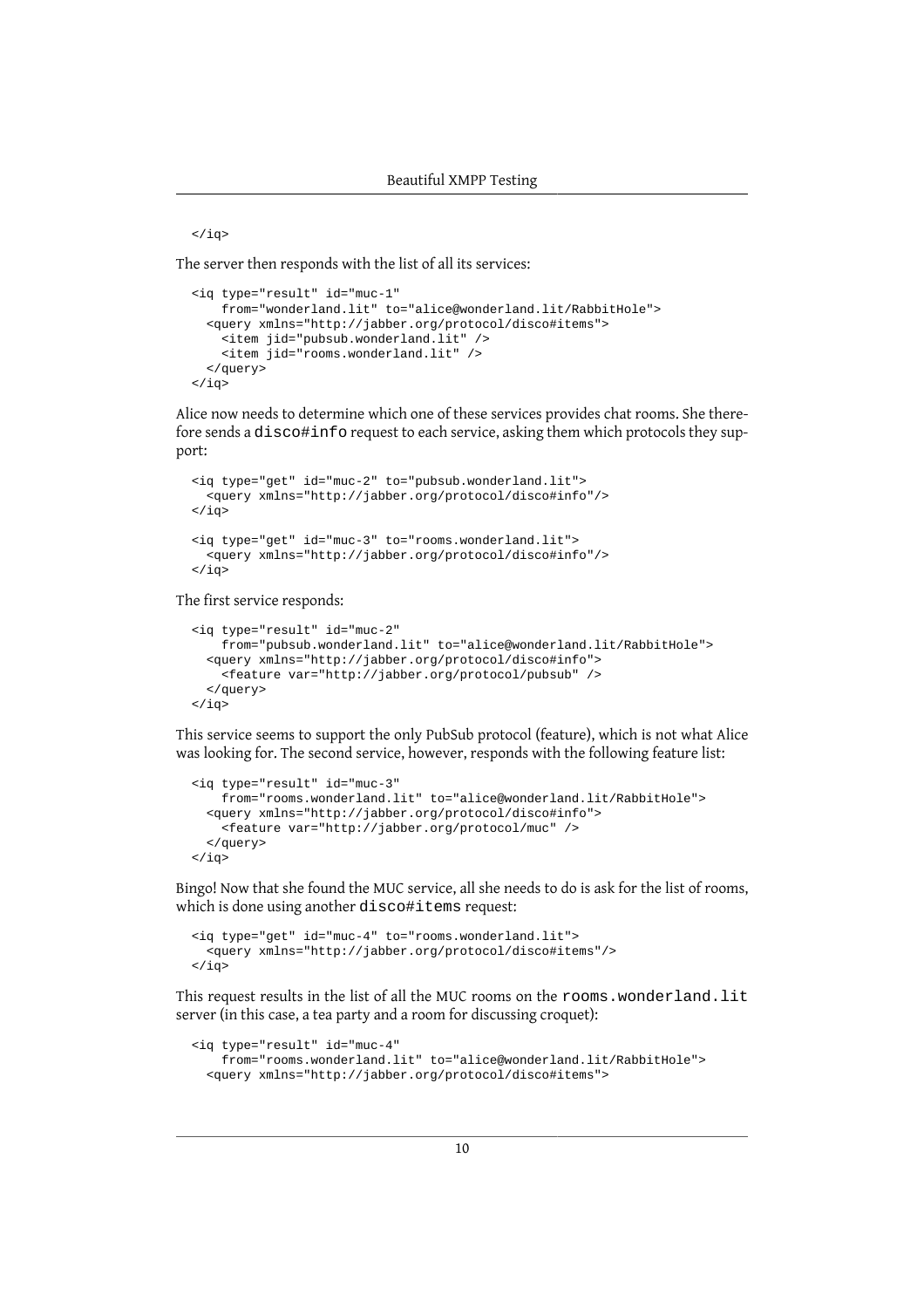```
 <item jid="teaparty@rooms.wonderland.lit" />
     <item jid="croquet@rooms.wonderland.lit" />
   </query>
\langleiq>
```
As you can tell from this scenario, a lot of stanzas are going back and forth. Things become even more complex if you take into consideration that every step can result in an error response from the responding entity. Testing this protocol therefore involves multiple tests for determining whether our client can handle every type of response from the server, both successful and unsuccessful. Luckily, because of the high level at which we test our protocols, creating a test for one scenario can be very compact and straightforward. For example, a test for the "happy" error-less scenario described earlier is shown in [Example 7.](#page-10-0)

#### <span id="page-10-0"></span>**Example 7. Testing RoomDiscoverer.**

```
void RoomDiscovererTest::testDiscoverRooms() {
   // Set up the responses
   itemsResponses["wonderland.lit"] = ❶
    DiscoItems("pubsub.wonderland.lit", "rooms.wonderland.lit");
  infoResponses["pubsub.wonderland.lit"] = ❷
    DiscoInfo("http://jabber.org/protocol/pubsub");
   itemsResponses["pubsub.wonderland.lit"] = ❸
    DiscoItems("blogs@pubsub.wonderland.lit", "croquet@pubsub.wonderland.lit"); 
   infoResponses["rooms.wonderland.lit"] = ❹
    DiscoInfo("http://jabber.org/protocol/muc");
   itemsResponses["rooms.wonderland.lit"] = ❺
    DiscoItems("teaparty@rooms.wonderland.lit", "croquet@rooms.wonderland.lit");
   // Set up room discoverer
  RoomDiscoverer discoverer(channel);
   // Execute room discovery
 discoverer.discoverRooms();
   // Test results
  ASSERT(discoverer.isFinished());
   StringList rooms = discoverer.getDiscoveredRooms();
   ASSERT_EQUAL(2, rooms.size());
  ASSERT(rooms.contains("teaparty@rooms.wonderland.lit"));
  ASSERT(rooms.contains("croquet@rooms.wonderland.lit"));
}
```
- ❶ Specify the response to a disco#items request for the top-level wonderland.lit domain. In this case, two items are returned: pubsub and rooms.
- ❷ Specify the response to a disco#info request for the pubsub service. In this case, respond with the namespace of the PubSub protocol.
- Specify the items belonging to the pubsub service. These are added to test whether RoomDiscoverer doesn't pick up items from non-MUC services.
- ❹ Respond that the rooms service supports MUC.
- ❺ Specify the list of items (i.e., rooms) of the MUC service.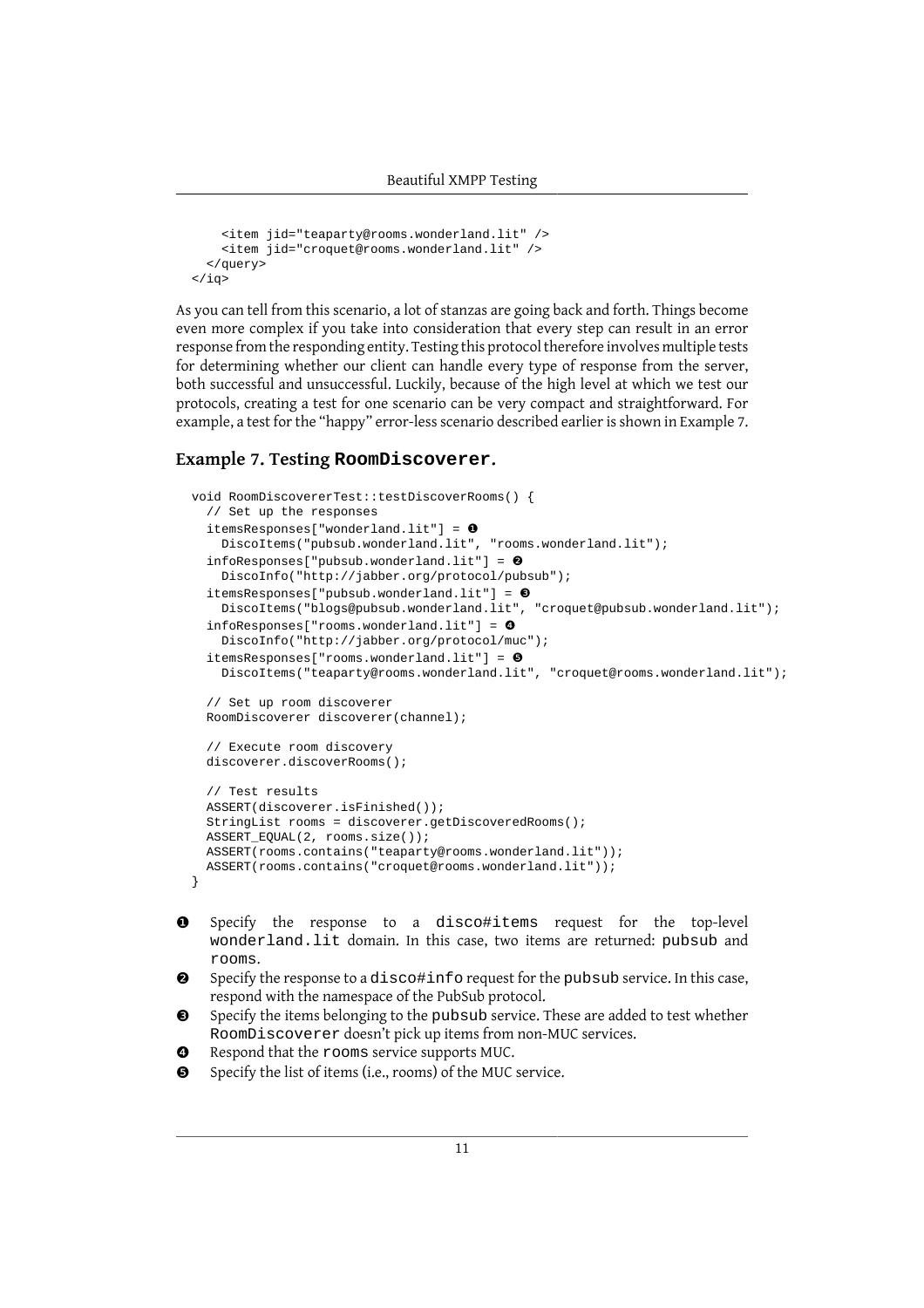The test specifies what responses should be sent for both disco#info and disco#items queries directed to specific JIDs. The RoomDiscoverer (which is the class that is responsible for discovering rooms) is then put in action, after which the test checks whether it indeed discovered both MUC rooms (and didn't accidentally include the PubSub service items). Not only is the test simple, but the auxiliary methods used by this test (including the fixture setup and tear down) can be kept very simple as well, as can be seen in [Example 8.](#page-11-0)

#### <span id="page-11-0"></span>**Example 8. Setting up the RoomDiscovererTest fixture.**

```
void RoomDiscovererTest::setUp() {
  channel = new MockIQChannel();
  channel->onSendIO.connect(bind(&RoomDiscovererTest::respondToIQ, this, \_1)); \bullet}
void RoomDiscovererTest::tearDown() {
   delete channel;
\lambdavoid RoomDiscovererTest::respondToIQ(const IQ& iq) {
  ASSERT(iq.getType() == IQ::Get); if (iq.getPayload<DiscoItems>()) { 
     ItemsResponseMap::const_iterator response = itemsResponses.find(iq.getTo());
     ASSERT(response != itemsResponses.end());
     channel->onIQReceived(iq.createResponse(new DiscoItems(response->second)));
 }
  else if (iq.getPayload<DiscoInfo>()) {
     InfoResponseMap::const_iterator response = infoResponses.find(iq.getTo());
     ASSERT(response != infoResponses.end());
     channel->onIQReceived(iq.createResponse(new DiscoInfo(response->second)));
   }
   else {
     FAIL("Unexpected IQ");
 }
}
```
❶ Whenever an IQ is sent, pass it to respondToIQ, which will respond to it.

In this section, I showed how you can apply the high level of testing described in the previous section on more complex, multistage protocols. Because the tests aren't cluttered by low-level protocol representational details, the tests can focus on testing the actual logic of the protocol, allowing the number of tests to grow, without compromising the beauty of the protocol test suite.

### **Testing Session Initialization**

By looking at both the single- and multistage request/response protocols from the previous sections, we covered most of the XMPP protocols out there. Although the level of testing for these protocols was already rather high, some protocols are still so complex that even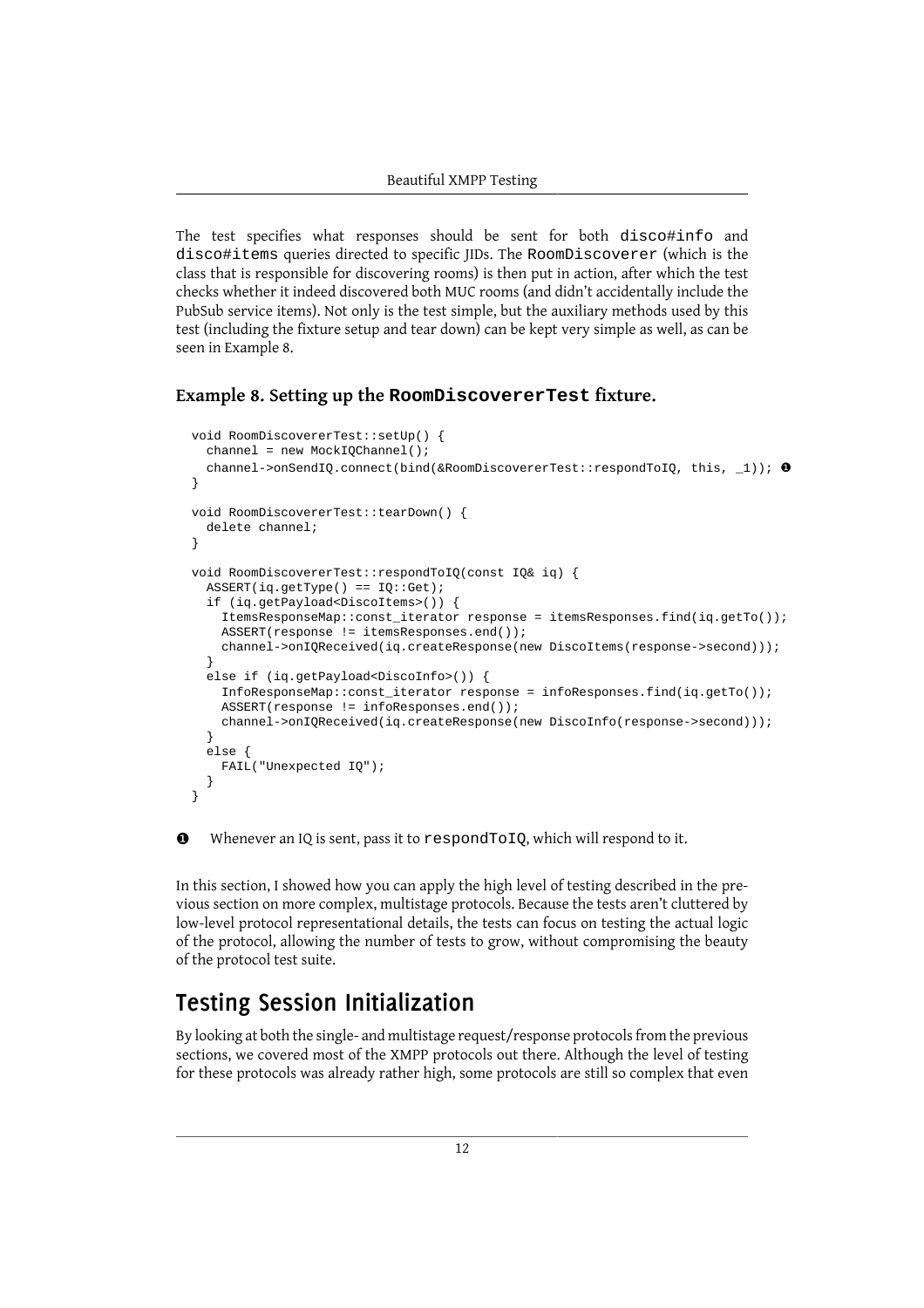testing at the level of "abstract" payloads results in too much clutter for a beautiful test. These are typically protocols that have a complex state diagram, and possibly even require user input during the process. We therefore bring in a higher level of testing: *scenario testing*.

One of the most complex protocols in XMPP is *session initialization*. Session initialization in an IM client involves creating a connection to the server, negotiating parameters of the connection (e.g., using stream compression for lower bandwidth consumption, encrypting the stream for better security, and so on), and finally authenticating with the server (typically involving sending a username and password to the server). Which parameters to negotiate with the server depends on what features the client and the server support, and also on the user preferences of the client. For example, a server might not support stream encryption; depending on whether the user has stated that he only wants to communicate over an encrypted connection, the client should either report an error or fall back on an unencrypted connection, respectively.

Testing all the possible code paths in session initialization requires a concise way of describing a session initialization scenario. [Example 9](#page-13-0) shows such a scenario test where the client encrypts the connection. By introducing helper methods describing what the client is supposed to send and what the server would send in response, we can clearly see how the encryption scenario is supposed to happen. It is easy to create scenarios for error conditions such as the server not supporting encryption (as shown in [Example 10](#page-14-0)), and even to test the client's reaction to failing network connections (shown in [Example 11\)](#page-14-1). Moreover, creating these helper methods doesn't require all that much code, as they only involve setting expectations and responses on payloads, which can be written at the same level as the sections before.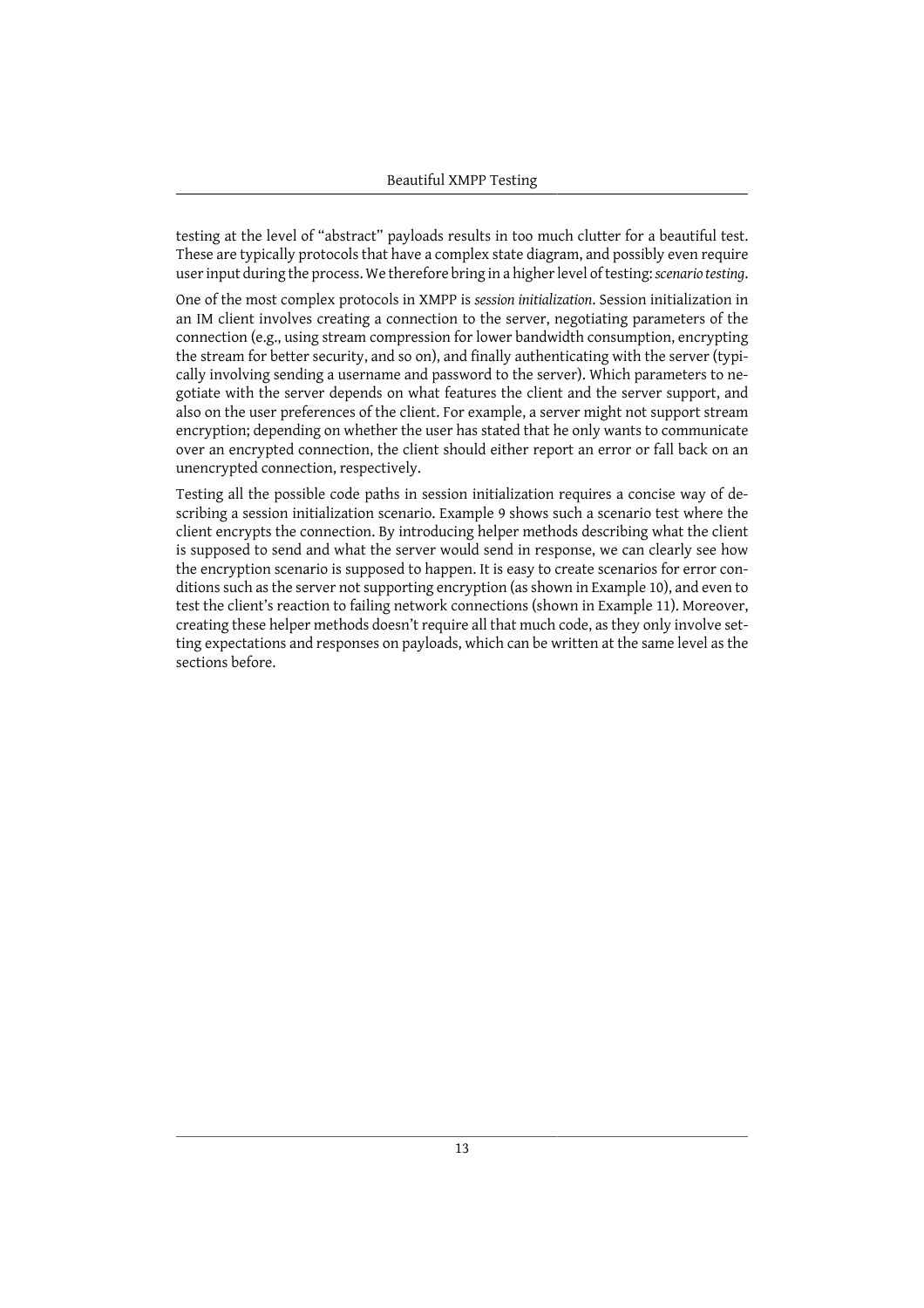#### <span id="page-13-0"></span>**Example 9. Testing session encryption negotiation.**

```
void SessionTest::testStart_Encrypt() {
   Session* session = createSession("alice@wonderland.lit/RabbitHole");
   session->setEncryptConnection(Session::EncryptWhenAvailable);
   session->start();
   sessionOpensConnection();
   serverAcceptsConnection();
  sessionSendsStreamStart(); 0
   serverSendsStreamStart(); ❷
  serverSendsStreamFeaturesWithStartTLS(); 0
  sessionSendsStartTLS(); @
  serverSendsTLSProceed(); \Theta ASSERT(session->isNegotiatingTLS());
  completeTLSHandshake(); @
  sessionSendsStreamStart(); /* (*) Immediately after the handshake, the
     stream is reset, and the stream header is resent in an encrypted form. */
   serverSendsStreamStart();
   ASSERT(session->isConnected());
   ASSERT(session->isEncrypted());
}
```
- ❶ Before sending XML elements over the stream, the client initializes the stream by sending an opening <stream> tag. All subsequent elements are children of this element. When the connection is closed, the closing </stream> tag is sent.
- ❷ Similar to the client, the server also starts the stream by sending a <stream> tag.
- ❸ Immediately after sending the opening stream tag, the server sends a list of all the features it supports. In this case, it announces support for stream encryption using *StartTLS*.
- ❹ The client sends a <starttls/> element to request the server to encrypt the connection.
- ❺ The server responds with a <proceed/>, indicating that the TLS negotiation (or *handshake*) can start.
- ❻ Fake a successful TLS handshake.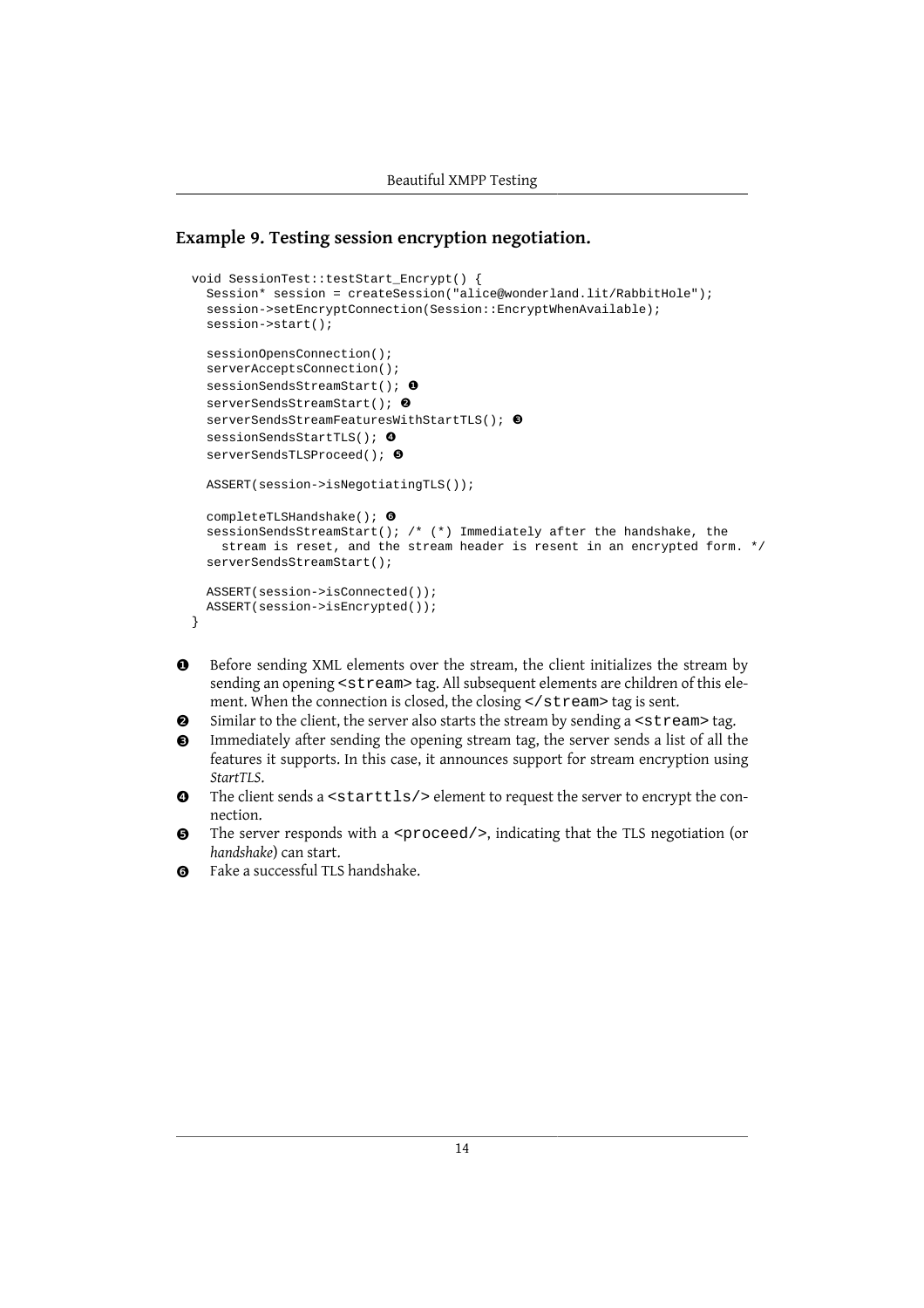#### <span id="page-14-0"></span>**Example 10. Testing session failure due to the server not supporting encryption.**

```
void SessionTest::testStart_ForceEncyptWithoutServerSupport() {
   Session* session = createSession("alice@wonderland.lit/RabbitHole");
   session->setEncryptConnection(Session::AlwaysEncrypt);
   session->start();
  sessionOpensConnection();
  serverAcceptsConnection();
   sessionSendsStreamStart();
   serverSendsStreamStart();
   serverSendsStreamFeaturesWithoutStartTLS();
   ASSERT(session->hasError());
}
```
#### <span id="page-14-1"></span>**Example 11. Testing session failure due to a failing connection.**

```
void SessionTest::testStart_FailingConnection() {
   Session* session = createSession("alice@wonderland.lit/RabbitHole");
   session->start();
   sessionOpensConnection();
   serverAcceptsConnection();
   sessionSendsStreamStart();
   serverSendsStreamStart();
   closeConnection();
  ASSERT(session->hasError());
}
```
With scenario-based testing, it is possible to test the most complex class of protocols, covering all their corner cases. Although many of the corner cases of each "stage" in such protocols can be tested separately in isolation, scenarios are still needed to test the interaction between the multiple stages of the protocol.

## **Automated Interoperability Testing**

By using unit tests to test our protocols in isolation (without a real network connection to an XMPP server), we were able to test all corner cases of a protocol while keeping our tests clean, simple, fast, and reliable. However, an XMPP client doesn't live in isolation; its purpose is to eventually connect to a *real* XMPP server and talk to *real* clients. Testing an XMPP client in the real world is important for several reasons. First of all, it allows you to check the functionality of your application at a larger scale than the local unit testing, ensuring that all the components work together correctly. Second, by communicating with other XMPP protocol implementations, you can test whether your interpretation of the protocol specification is correct. Finally, by testing your client against many different XMPP implementations, you are able to ensure interoperability with a wide collection of XMPP software. Unless you are developing a dedicated client to connect to only one specific server, testing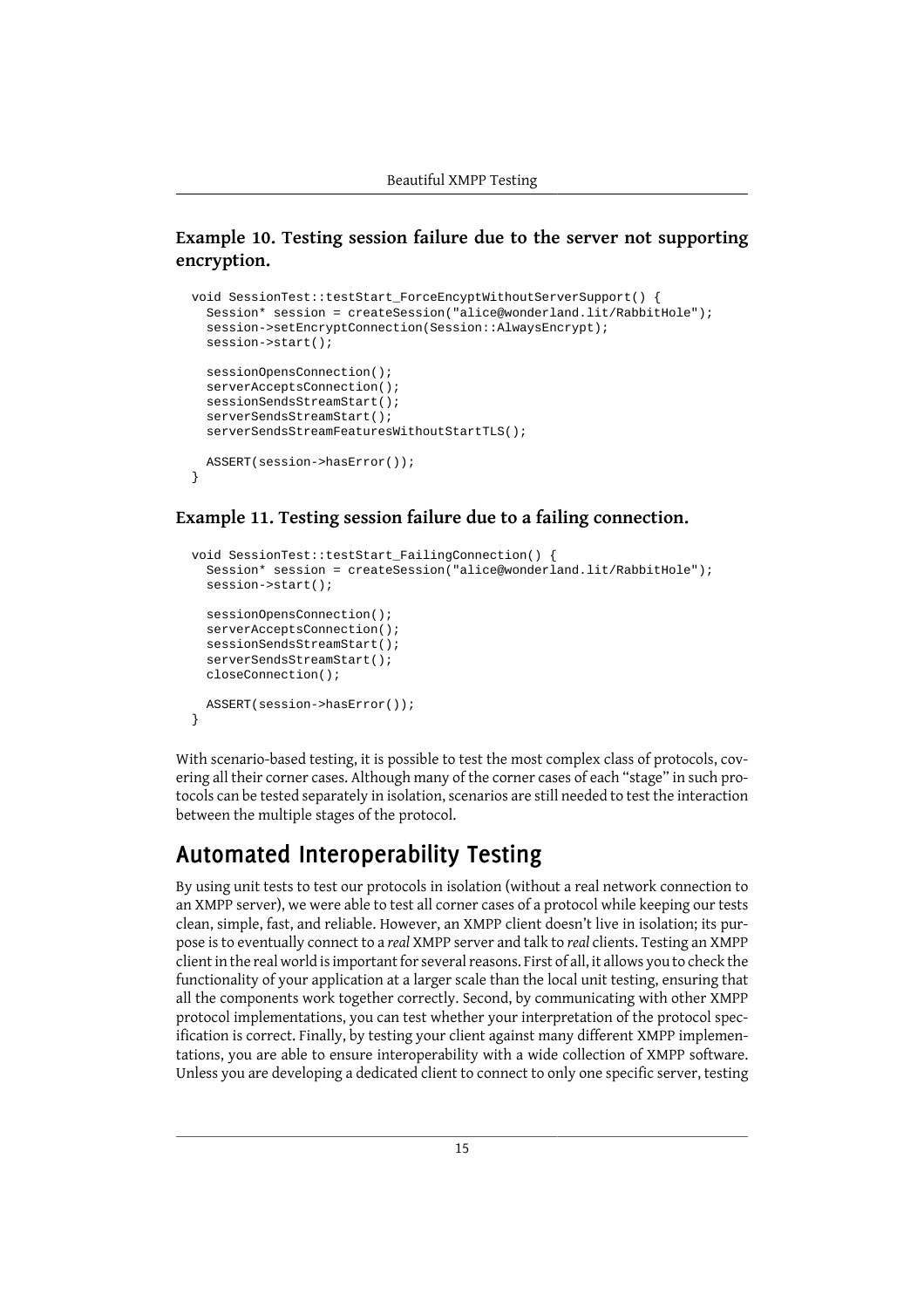interoperability with other clients and servers is very important in an open, heterogeneous network such as XMPP.

Because IM clients are driven by a user interface, testing interoperability between two clients is typically done manually: both clients are started, they connect to a server, an operation is triggered through the user interface of one client, and the other client is checked to determine whether it responds correctly to the operation. Fully automating UI-driven features is very hard.

Testing client-to-server interoperability is somewhat easier than testing client-to-client communication. By creating a small headless test program on top of the client's XMPP protocol implementation, we can test whether the basic XMPP functionality of the backend works correctly, and even test complex protocols such as session initialization in action. For example, consider the test program in [Example 12.](#page-15-0) This program logs into the server, fetches the user's contact list (also called *roster*), and returns successfully if it received the contact list from the server. By running this program, we can test whether most parts of our XMPP client's backend work: network connection, session initialization, stream compression, stream encryption, sending IQ requests, notifications of IQ responses, and so on.

<span id="page-15-0"></span>**Example 12. A test program to connect to a server and request the roster. The JID and password of the account are passed through the environment.**

```
XMPPClient* xmppClient = NULL;
bool rosterReceived = false;
int main(int argc, char* argv[]) {
   xmppClient = new XMPPClient(JID(getenv("TEST_JID")), getenv("TEST_PASS"));
   xmppClient->onConnected.connect(&handleConnected); ❶
   xmppClient->connect();
   return rosterReceived;
}
void handleConnected() {
   GetRosterRequest* rosterRequest = new GetRosterRequest(xmppClient);
   rosterRequest->onResponse.connect(bind(&handleRosterResponse, _1, _2)); ❷
   rosterRequest->send();
}
void handleRosterResponse(RosterPayload*, optional<Error> error) {
   rosterReceived = !error; ❸
   xmppClient->disconnect();
}
```
❶ When connected (and authenticated), call handleConnected.

- ❷ When a response for the roster request is received, call handleRosterReceived with the response and status as arguments.
- ❸ If there was no error, we received the roster properly.

A program similar to the one from [Example 12](#page-15-0) is run as part of Swift's automated test suite. We use a few different server implementations on every run, passing the test JID and pass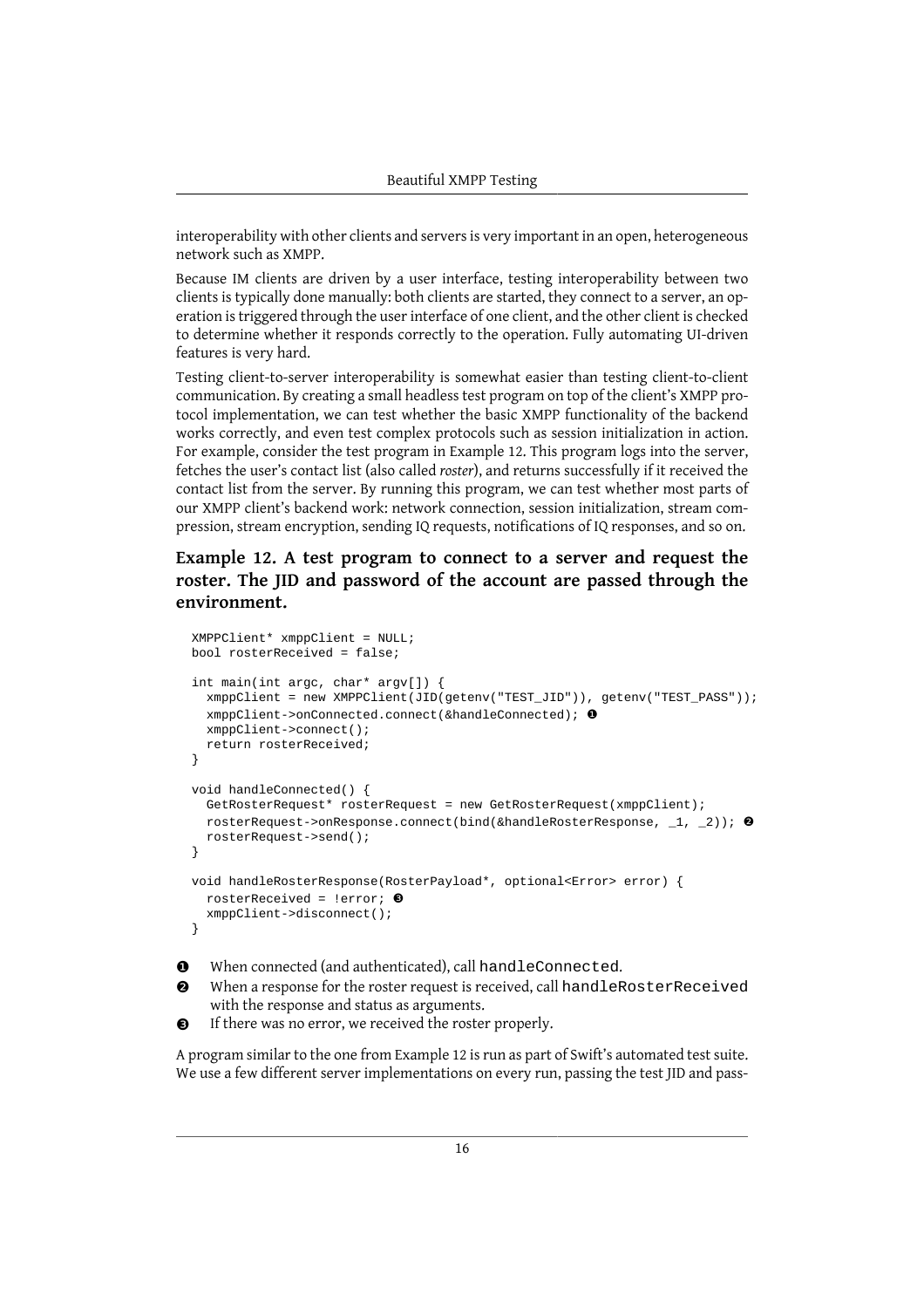word of each server through the environment. If ClientTest fails due to a bug in a protocol implementation, a new unit test is added and the protocol is fixed. If the bug is due to a certain combination of protocols not being handled properly (either by the client or by the server), a scenario test is added to reproduce the scenario, after which either the client bug is fixed or the client is adapted to work around a specific server implementation bug.

When using automated tests like the one just described, a project is of course always limited to testing against the implementations it has access to. Although it is always possible to test against the handful of free XMPP server implementations out there, testing against implementations from commercial vendors isn't always straightforward. To make it easier for the XMPP community to test their implementations against each other, there has been an initiative to create a centralized place  $(htttp://interop,xmpp.org)$  that provides access to test accounts on all server implementations out there, including ones from commercial vendors. $^2$  This initiative paves the way to easy, automated interoperability testing for XMPP projects.

## **Diamond in the Rough: Testing XML Validity**

When testing the functionality of our protocol in the previous sections, we separated the stanza representation from the actual logic of the protocol to improve the focus of our tests. This split made testing the logic of the protocol straightforward and clean. Unfortunately, testing the representational part that converts the abstract stanzas into XML and back is still tedious and error-prone. One of the things that needs to be checked is whether every variation of the payload transforms correctly to a standards-compliant XML element. For example, for the version payload we used earlier, we need to test the representation of a payload with and without a version number. Vice versa, the transformation from XML to a payload data structure needs to be tested for every possible compliant XML element. It would be handy if we could automatically check whether our XML parser and serializer handles all of the possible variations of payloads and stanzas allowed by the protocol standard.

A possible approach for testing XML parsers and serializers is automated *XML Validation*. Every protocol specification published by the XMPP Standards Foundation comes with an *XML Schema*. This schema describes the syntax and constraints of the XML used in the protocol. For example, it specifies the names of the XML elements that can occur in the payload, the names and types of the attributes of these elements, the number of times an element can occur, and so on. Such XML schemas are typically used to test whether a piece of XML is syntactically valid according to the rules specified in the schema. Unfortunately, the XMPP schemas currently serve only a descriptive purpose, and are only used to document the protocol. This is why using the XMPP schemas in automated processes (such as validity checking) is still mostly unexplored terrain. However, there has been interest lately in making normative XML schemas, which would open up some more possibilities for making the tedious testing of XMPP parsing and serialization more pleasant and, who knows, even beautiful!

 $2$ Unfortunately, this initiative has currently been put on hold for more urgent matters, but it will hopefully be revived soon.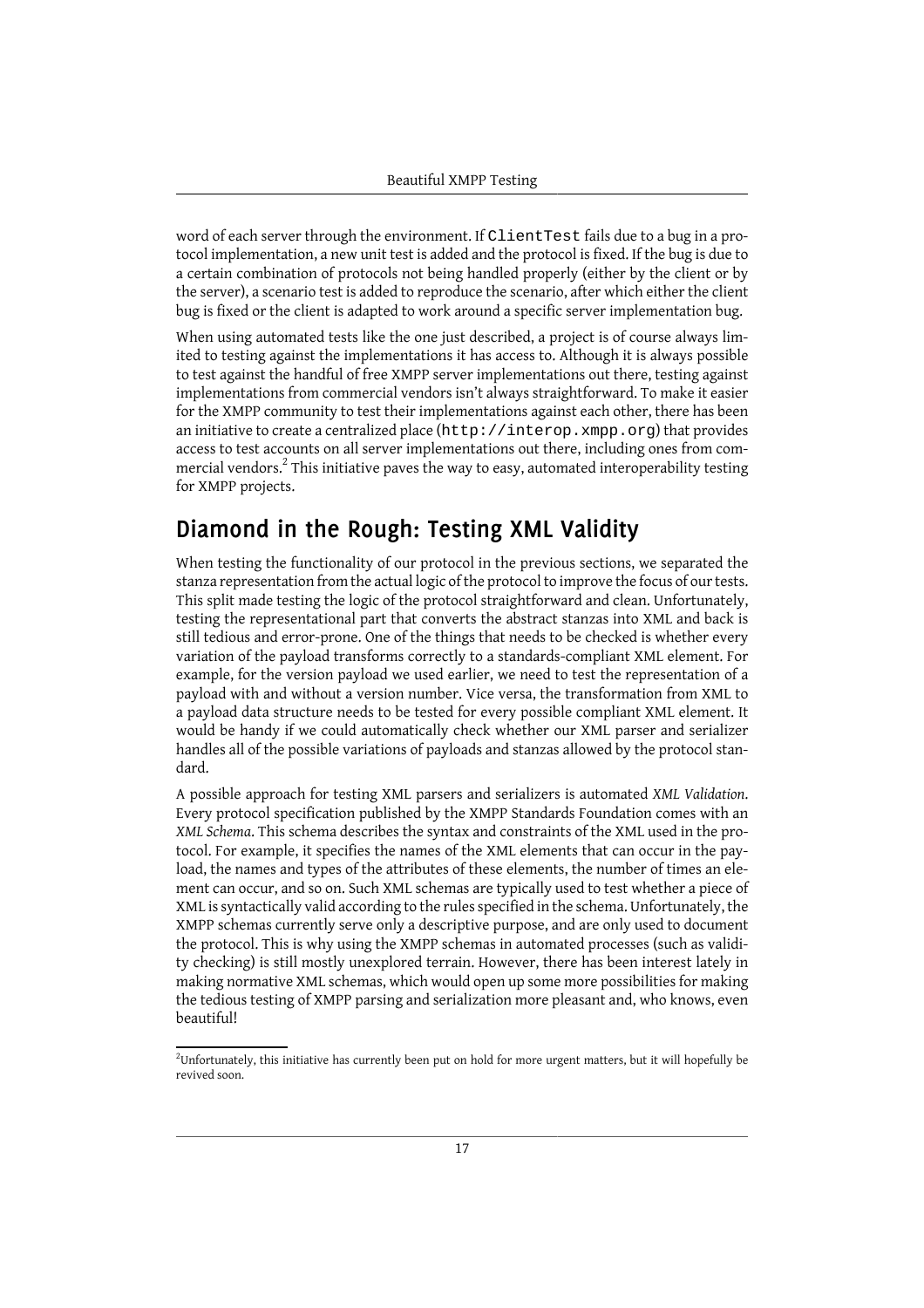## **Conclusion**

In our quest to create beautiful tests for checking XMPP protocol implementations, we started out by testing simple request-response protocols at the lowest level: the data sent over the network stream. After discovering that this form of testing does not really scale well, we abstracted out the protocol to a higher level, up to the point where the tests used only high-level data structures. By testing protocol behavior on a high level, we were able to write tests for more complex protocols without compromising the clarity of the tests. For the most complex protocols, writing scenarios helped to cover all of the possible situations that can arise in a protocol session. Finally, since XMPP is an open protocol with many different implementations, it's very important to test an XMPP application on the real network, to ensure interoperability with other implementations. By running small test programs regularly, we were able to test the system in its entirety, and check whether our implementation of the protocol plays together nicely with other entities on the network.

The focus of the text has mostly been on testing the protocol functionality in XMPP implementations, as this is probably the most important part of quality control in XMPP. However, many other forms of testing exist in the XMPP world besides protocol tests. For example, performance testing is very crucial in the world of XMPP servers. Simple test scripts or programs like the ones described earlier can be used to generate a high load on the server, and to test whether the server can handle increasing amounts of traffic. In XMPP clients, on the other hand, testing the user interface's functionality is very important. Although automated UI testing is known to be hard, many complex parts, such as contact list representation, can be unit tested in isolation, which can avoid bugs in vital pieces of client code.

Although it's already possible to write simple, clean, and thorough tests for many aspects of XMPP, there's still a lot of beauty in testing waiting to be discovered. If you have suggestions or ideas, or want to help working on improving testing in the XMPP community, feel free to stop by <http://xmpp.org> and join the conversation!

## **Bibliography**

<span id="page-17-0"></span>[XMPP-TDG] *[XMPP: The Definitive Guide](http://oreilly.com/catalog/9780596157197/)*. Peter Saint-Andre. Kevin Smith. Remko Tronçon.

- <span id="page-17-1"></span>[RFC 3920] *[Extensible Messaging and Presence Protocol: Core](http://www.ietf.org/rfc/rfc3920.txt)*. Peter Saint-Andre.
- <span id="page-17-2"></span>[RFC 3921] *[Extensible Messaging and Presence Protocol: Instant Messaging and Presence](http://www.ietf.org/rfc/rfc3921.txt)*. Peter Saint-Andre.

<span id="page-17-3"></span>[XEP-0092] *[Software Version](http://www.xmpp.org/extensions/xep-0092.html)*. Peter Saint-Andre.

<span id="page-17-4"></span>[DOM] *[The W3C Document Object Model \(DOM\)](http://www.w3.org/2002/07/26-dom-article.html)*. Philippe Le Hégaret.

<span id="page-17-5"></span>[XML-C14n] *[Canonical XML](http://www.w3.org/TR/xml-C14n.html)*. John Boyer.

## **About the Author**

**Remko Tronçon** is a member of the [XMPP Standards Foundation'](http://xmpp.org)s council, coauthor of several XMPP protocol extensions, and former lead developer of [Psi](http://psi-im.org), developer of the [Swift](http://swift.im)